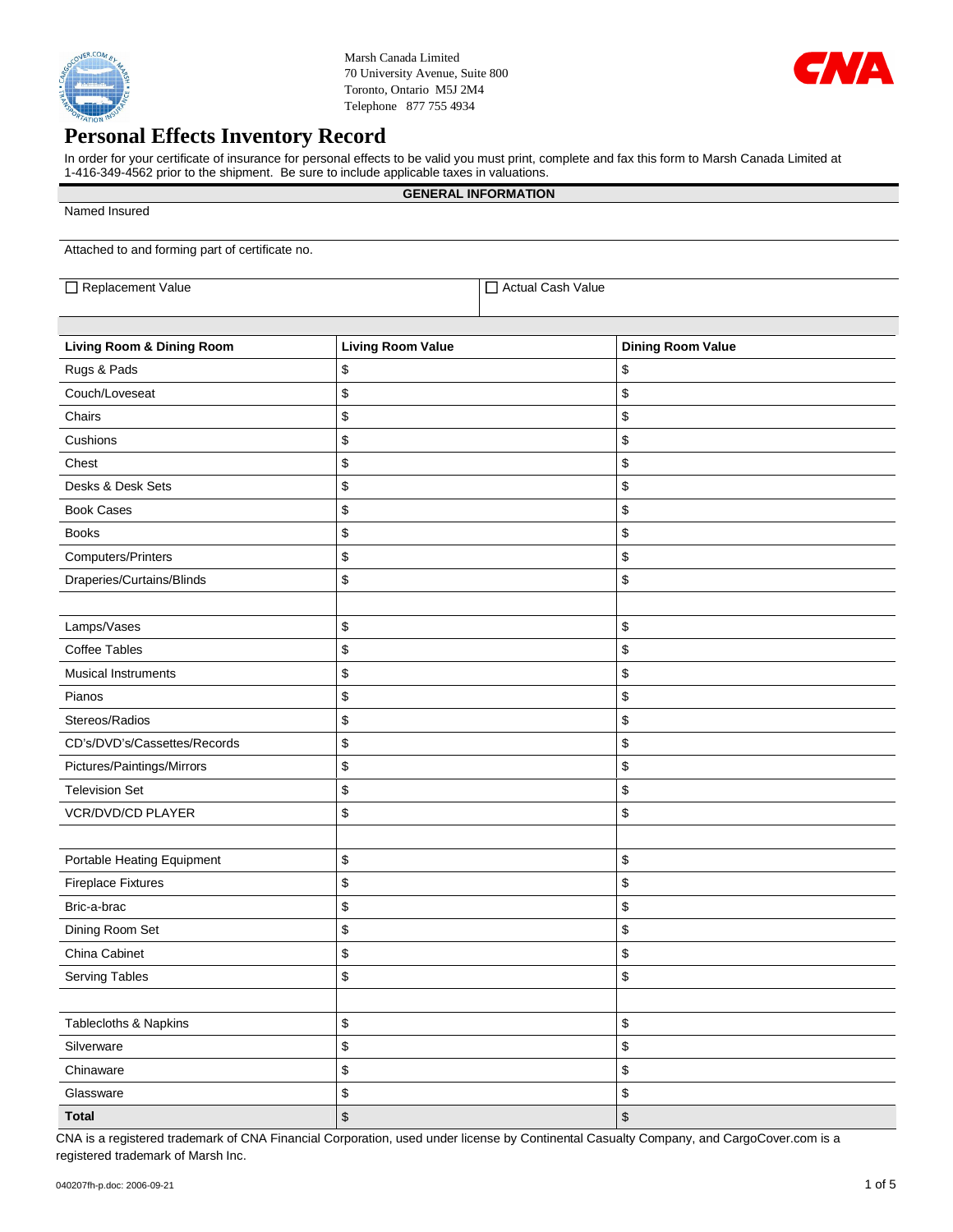| <b>CLOTHING AND PERSONAL EFFECTS</b> |             |                      |                           |                          |                                |    |                  |                                             |             |       |
|--------------------------------------|-------------|----------------------|---------------------------|--------------------------|--------------------------------|----|------------------|---------------------------------------------|-------------|-------|
| <b>Mens &amp; Boys</b>               |             | Value                |                           | <b>Women &amp; Girls</b> |                                |    | Value            |                                             |             |       |
| Coats/Hat                            |             | \$                   |                           | Coats/Hats               |                                |    | \$               |                                             |             |       |
| Suits/Slacks                         |             | \$                   |                           |                          |                                |    |                  |                                             |             |       |
|                                      |             |                      |                           | Suits/Dresses            |                                |    | \$               |                                             |             |       |
|                                      |             |                      |                           |                          | Sweaters/Blouses               |    |                  | \$                                          |             |       |
| Sweaters & Jackets                   |             | \$                   |                           |                          | Skirts & Slacks                |    |                  | \$                                          |             |       |
| Shirts                               |             | \$                   |                           |                          |                                |    |                  |                                             |             |       |
| Formal Wear                          |             | \$                   |                           |                          | Formal Wear                    |    |                  | \$                                          |             |       |
| Underwear/Socks                      |             | \$                   |                           |                          | Lingerie/Hosiery               |    |                  | \$                                          |             |       |
|                                      |             |                      |                           |                          | Shoes/Boots                    |    |                  | \$                                          |             |       |
|                                      |             |                      |                           |                          | Gloves                         |    |                  | \$                                          |             |       |
| <b>Neckties &amp; Scarves</b>        |             | \$                   |                           |                          |                                |    |                  |                                             |             |       |
| Belts/Billfolds/Accessories          |             | \$                   |                           |                          | Rainwear & Umbrellas           |    |                  | \$                                          |             |       |
| Gloves/Rainwear                      |             | \$                   |                           |                          | <b>Cosmetics &amp; Perfume</b> |    |                  | \$                                          |             |       |
| Shoes (all types)                    |             | \$                   |                           |                          | <b>Baby Clothing</b>           |    |                  | \$                                          |             |       |
|                                      |             |                      |                           |                          | <b>Baby Equipment</b>          |    |                  | \$                                          |             |       |
| <b>TOTAL (A)</b>                     |             | \$                   |                           |                          | TOTAL (B)                      |    |                  | \$                                          |             |       |
| TOTAL (A+B)                          |             | \$                   |                           |                          |                                |    |                  |                                             |             |       |
| <b>Bedrooms</b>                      | No. 1 Value |                      | No. 2 Value               |                          | No.3 Value                     |    |                  |                                             | No. 4 Value |       |
| Rugs & Pads                          | \$          |                      |                           | \$                       | \$                             |    |                  | \$                                          |             |       |
| <b>Beds</b>                          | \$          |                      |                           | \$                       | \$                             |    |                  | \$                                          |             |       |
| Mattresses, Springs                  | \$          |                      |                           | \$                       |                                | \$ |                  |                                             | \$          |       |
| <b>Chests/Dressing Tables</b>        | \$          |                      |                           | \$                       |                                | \$ |                  |                                             | \$          |       |
| <b>Vanity Sets</b>                   | \$          |                      |                           | \$                       |                                | \$ |                  |                                             | \$          |       |
| Desks & Contents                     | \$          |                      |                           | \$                       |                                | \$ |                  |                                             | \$          |       |
| Draperies                            | \$          |                      |                           | \$                       |                                | \$ |                  |                                             | \$          |       |
| Curtains                             | \$          |                      |                           | \$                       |                                | \$ |                  |                                             | \$          |       |
| Lamps/Radios/Clocks                  | \$          |                      |                           | \$                       |                                | \$ |                  |                                             | \$          |       |
| <b>Chairs/Mirrors</b>                | \$          |                      |                           | \$                       |                                |    | \$               |                                             | \$          |       |
| Blankets, Spreads, Linens            | \$          |                      |                           | \$                       | \$                             |    |                  | \$                                          |             |       |
| Computers                            | \$          |                      |                           | \$                       | \$                             |    | \$               |                                             |             |       |
| Toys                                 | \$          |                      |                           | \$                       | \$                             |    | \$               |                                             |             |       |
| <b>TOTAL</b>                         | \$          |                      |                           | \$                       | $\sqrt[6]{\frac{1}{2}}$        |    |                  | \$                                          |             |       |
| Den & Family Room                    |             | Value                |                           | <b>Bathrooms</b>         | Value                          |    |                  | <b>Basement, Attic,</b><br>Garage, Outdours |             | Value |
| Rugs & Pads                          | \$          |                      | <b>Shower Curtains</b>    |                          | \$<br>Furniture                |    |                  |                                             | \$          |       |
| Couch/Loveseat                       | \$          |                      | <b>Electronic Razors</b>  |                          | \$                             |    | Washer/Dryer     |                                             |             | \$    |
| Chairs                               | \$          | Hair Dryers          |                           |                          | \$                             |    | Iron & Board     |                                             |             | \$    |
| Lamps                                | \$          | Medicine Cabinet     |                           |                          | \$                             |    | Vacuum Cleaner   |                                             |             | \$    |
| Chests                               | \$          | Towels-Linen         |                           |                          | \$                             |    | Picnic Table     |                                             |             | \$    |
| Draperies/Curtains                   | \$          | <b>Bath Mat Sets</b> |                           | \$<br>Pool Accessories   |                                |    |                  | \$                                          |             |       |
|                                      |             | Clothes Hamper       |                           | \$<br>B.B.Q.             |                                |    |                  | \$                                          |             |       |
| <b>Book Cases</b>                    | \$          |                      | <b>Toilet Accessories</b> |                          | \$<br>Swing Set/Yard Toys      |    |                  |                                             | \$          |       |
| <b>Books</b>                         | \$          |                      | Chests, Scales            |                          | \$                             |    | Trunks & Luggage |                                             |             | \$    |
| Trophies                             | \$          |                      |                           |                          | \$                             |    | Work Bench       |                                             |             | \$    |
| <b>Computer Equipment</b>            | \$          |                      |                           |                          | \$                             |    | \$<br>Supplies   |                                             |             |       |
| Television/VCR/DVD                   | \$          |                      |                           |                          | \$                             |    | Garden Tools     |                                             | \$          |       |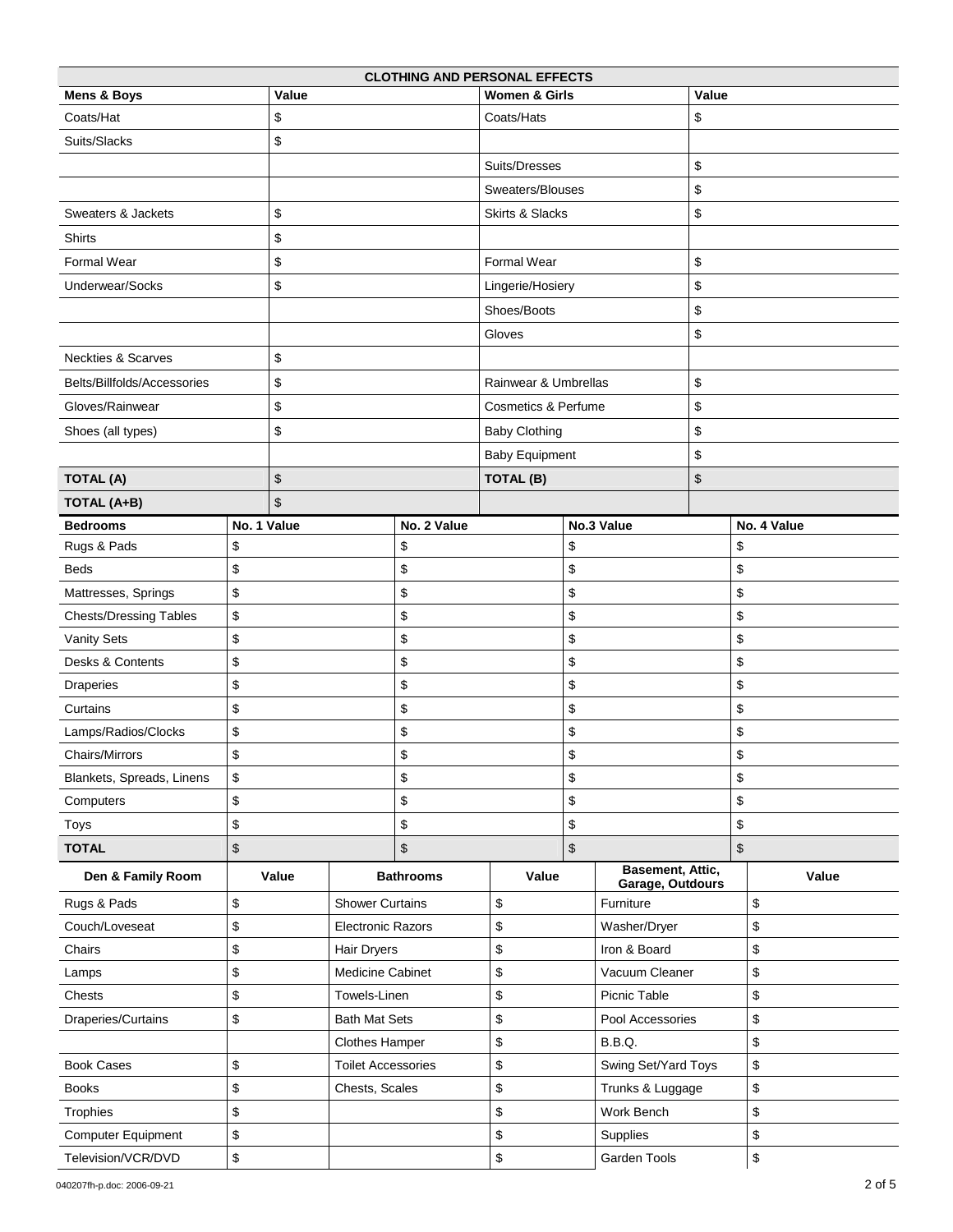| Stereo/Radio                       | \$                |                     |                                          | \$                              | <b>Lawn Mowers</b>                     |       | \$               |
|------------------------------------|-------------------|---------------------|------------------------------------------|---------------------------------|----------------------------------------|-------|------------------|
| CD's/DVD's/Cassettes/<br>Records   | \$                |                     |                                          | \$                              | Freezer                                |       | \$               |
| Tables                             | \$                |                     | <b>TOTAL</b>                             | \$                              | <b>TOTAL</b>                           |       | \$               |
|                                    |                   |                     | <b>Hobby, Sports</b><br><b>Equipment</b> | Value                           | <b>Miscellaneous Items</b><br>(Detail) |       | Value            |
| Hide-a-bed                         | \$                |                     | <b>Hobby Material</b>                    | \$                              |                                        |       | \$               |
| Aquarium                           | \$                |                     | <b>Golf Clubs</b>                        | \$                              |                                        |       | \$               |
| <b>Fireplace Fixtures</b>          | \$                |                     | Boat & Motors                            | \$                              |                                        |       | \$               |
| Toys                               | \$                |                     | Photographic Equipment                   | \$                              |                                        |       | \$               |
| Liquor Cabinet                     | \$                |                     | <b>Hunting Equipment</b>                 | \$                              |                                        |       | \$               |
|                                    |                   |                     | <b>Fishing Equipment</b>                 | \$                              |                                        |       | \$               |
|                                    |                   |                     | Power/Hand Tools                         | \$                              |                                        |       | \$               |
|                                    |                   |                     | <b>Bicycles</b>                          | \$                              |                                        |       | \$               |
|                                    |                   |                     | Collections                              | \$                              |                                        |       | \$               |
| <b>TOTAL</b>                       | \$                |                     | <b>TOTAL</b>                             | \$                              | <b>TOTAL</b>                           |       | $$\mathfrak{S}$$ |
| <b>Kitchen</b>                     |                   |                     | Value                                    | <b>Summary</b>                  |                                        | Value |                  |
| Dishwasher                         |                   | \$                  |                                          | Living Room                     |                                        | \$    |                  |
| Table & Chairs                     |                   | \$                  |                                          | Dining Room                     |                                        | \$    |                  |
| Microwave Oven                     |                   | \$                  |                                          | Clothing & Effects              |                                        | \$    |                  |
| Refrigerator                       |                   | \$                  |                                          | Bedroom No.1                    |                                        | \$    |                  |
| Stove/Cookers                      |                   | \$                  |                                          | Bedroom No.2                    |                                        | \$    |                  |
| Cutlery/Utensils                   |                   | \$                  |                                          | Bedroom No.3                    |                                        | \$    |                  |
| <b>Dishes</b>                      |                   | \$                  |                                          | Bedroom No.4                    |                                        | \$    |                  |
| Pots & Pans                        |                   | \$                  |                                          | Kitchen                         |                                        | \$    |                  |
| \$<br><b>Electrical Appliances</b> |                   |                     | Den & Family Room                        |                                 | \$                                     |       |                  |
| \$<br><b>Clocks</b>                |                   |                     | <b>Bathrooms</b>                         |                                 | \$                                     |       |                  |
| \$<br>Curtains                     |                   |                     | Basement, Garage, etc                    |                                 | \$                                     |       |                  |
|                                    |                   |                     | Hobby, Sports Equipment                  |                                 | \$                                     |       |                  |
|                                    |                   | Miscellaneous Items |                                          | \$                              |                                        |       |                  |
|                                    |                   |                     | Appraised Items (attach list)*           |                                 | \$                                     |       |                  |
|                                    |                   |                     |                                          | *All antiques must be appraised |                                        | \$    |                  |
| <b>TOTAL</b>                       | $\boldsymbol{\$}$ |                     | <b>TOTAL ALL ROOMS</b>                   |                                 | \$                                     |       |                  |
|                                    |                   |                     |                                          |                                 |                                        |       |                  |

**This Valued Inventory is not a binding contract evidencing insurance. A certificate of insurance must be in place for coverage to take effect. A copy of the insurance certificate issued under the CargoCover policy #110550, issued through Continental Casualty Company is the only contract under which a claim may be made. A copy of the certificate must be provided by your Freight Forwarder or Marsh Broker arranging coverage. If you do not receive a copy of the certificate prior to the shipment departure date, please contact Marsh Canada Limited at 877-755-4934.**

Privacy Consent - Canada's Personal Information Protection and Electronic Documents Act (PIPEDA) and similar provincial laws, are intended to protect the confidentiality of an individual's Personal Information. We rely on the employer to obtain the consent of the employee for the collection, use or disclosure of personal information necessary for us to properly manage the client's insurance programs. Such information may be used to make decisions about insurance applications and to assess eligibility for, process and maintain insurance coverage, related products and services; analyze, assess and underwrite risks on a prudent basis; respond to the client's inquiries about applications, accounts and other services; investigate and pay claims; and detect and prevent fraud, suspicious claims or other illegal activities. As part of the application for new or renewal insurance coverage(s), the Client hereby authorizes and expressly consents to Marsh collecting, using or disclosing the client's Personal Information as required for those purposes and as permitted pursuant to relevant privacy laws and providing such Personal Information to third parties as required, including insurance companies, intermediaries, reinsurers, other brokers, claims adjusters and other third parties involved in providing insurance services. Where there are insured individuals in addition to the Client, or where the Client is a commercial or other entity, the Client hereby covenants and warrants that the Client has obtained the appropriate consent from all of the insured individuals to disclose their Personal Information to Marsh for these purposes and for Marsh to use and disclose it for these purposes. Marsh's Privacy Policy is available at www.marsh.ca

By signing this form you are consenting to the statements above.

| <b>SIGNATURE</b> |
|------------------|
|------------------|

|                     | <b>SIGNAIUNE</b>   |
|---------------------|--------------------|
| Insured's Signature | Date (mon/dd/yyyy) |
|                     |                    |
|                     |                    |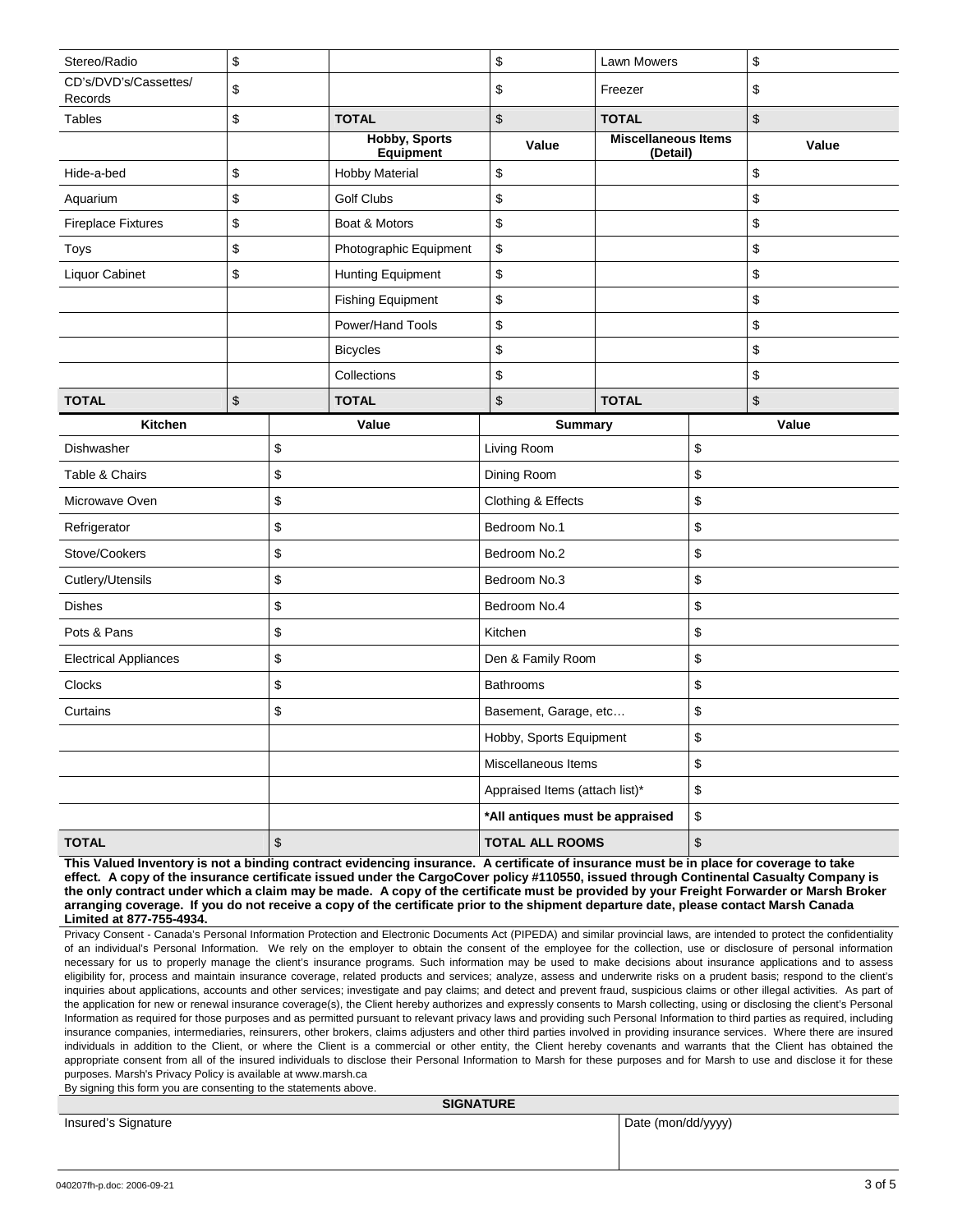| <b>CONDITIONS REPORT</b>  |        |  |  |  |  |  |  |
|---------------------------|--------|--|--|--|--|--|--|
| Certificate:              |        |  |  |  |  |  |  |
| Insured:                  | Date:  |  |  |  |  |  |  |
| Destination:              | Mover: |  |  |  |  |  |  |
| Lisence or Serial Number: | Make:  |  |  |  |  |  |  |
| Mode:                     | Type:  |  |  |  |  |  |  |



| <b>Check Where Applicable</b>        |                                                                                  |  |  |  |  |  |  |
|--------------------------------------|----------------------------------------------------------------------------------|--|--|--|--|--|--|
| Hairline scratches all over          | $\Box$ Heavy dust and mud covered: Minor defects, if any, unable to<br>determine |  |  |  |  |  |  |
| $\Box$ Locked glove compartment      | Locked rear trunk                                                                |  |  |  |  |  |  |
| $\Box$ Scratched and chafed all over | $\Box$ Wet by rain                                                               |  |  |  |  |  |  |

| <b>Check Appropriate Answer</b> |                      |  |                                       |                      |  |  |
|---------------------------------|----------------------|--|---------------------------------------|----------------------|--|--|
| Battery disconnected            | $\Box$ Yes $\Box$ No |  | Gas removed                           | $\Box$ Yes $\Box$ No |  |  |
| Locked rear trunk               | $\Box$ Yes $\Box$ No |  | Radiator drained $\Box$ Yes $\Box$ No |                      |  |  |
| Wet by rain                     | $\Box$ Yes $\Box$ No |  |                                       |                      |  |  |